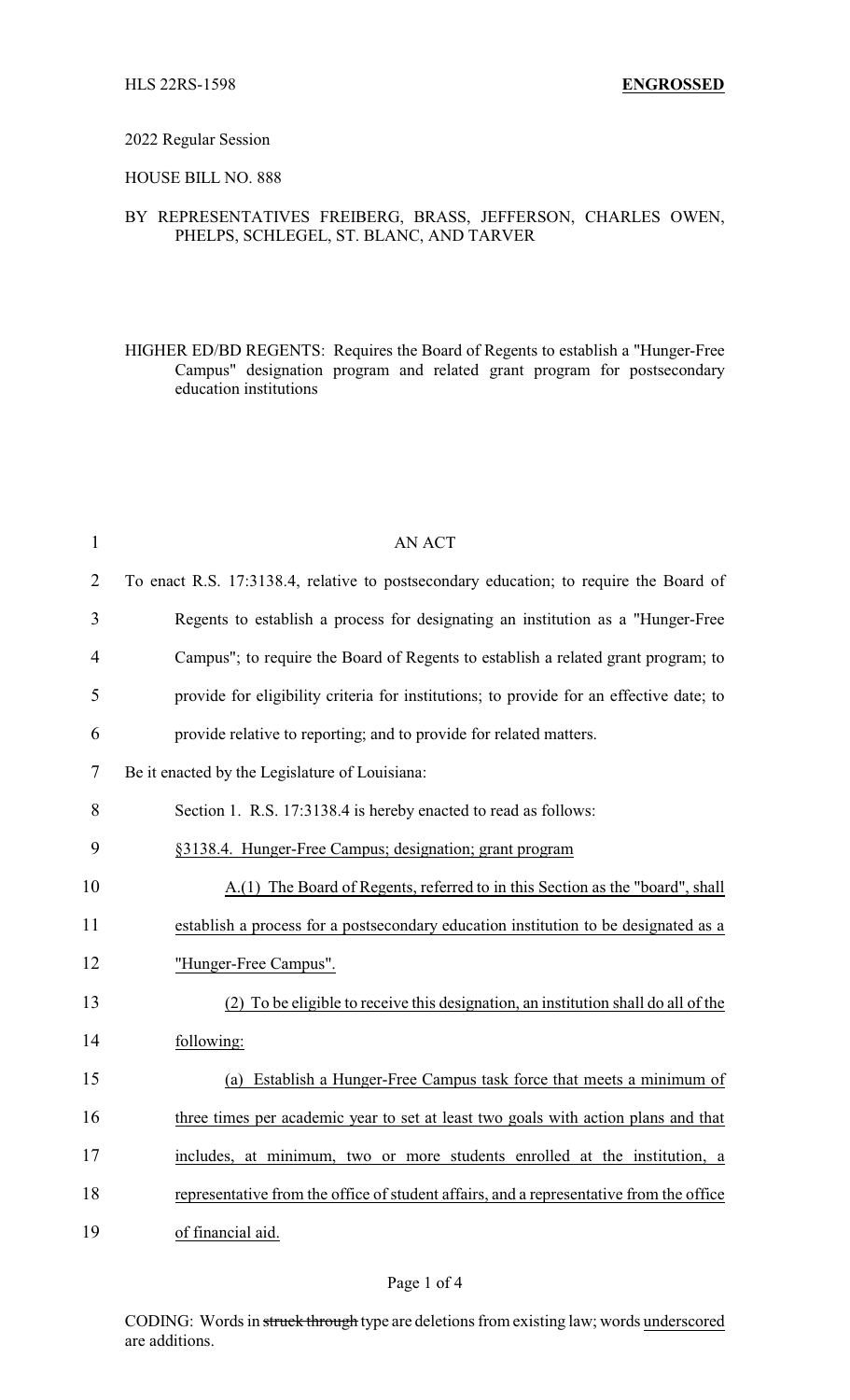| $\mathbf{1}$   | (b) Notify, on an individual basis, students who receive need-based financial             |
|----------------|-------------------------------------------------------------------------------------------|
| $\overline{2}$ | aid of their potential eligibility to receive Supplemental Nutrition Assistance           |
| 3              | Program (SNAP) benefits.                                                                  |
| 4              | (c) Hold or participate in at least one anti-hunger awareness event per                   |
| 5              | academic year.                                                                            |
| 6              | (d)<br>If no campus food pantry or charitable food distribution exists on                 |
| 7              | campus, assess the need to provide access to on-campus food distribution, to a local      |
| 8              | off-campus food pantry, or to an on-campus food pantry.                                   |
| 9              | B.(1) The board shall develop an application process for institutions seeking             |
| 10             | this designation.                                                                         |
| 11             | The board shall review each application and award the initial designation<br>(2)          |
| 12             | to institutions meeting the requirements provided in Subsection A of this Section.        |
| 13             | (3) The designation shall apply for two years.                                            |
| 14             | After receiving the initial designation, an institution may submit a<br>(4)               |
| 15             | renewal application to the board in accordance with timelines established by the          |
| 16             | board.                                                                                    |
| 17             | If the board determines that the institution meets the requirements<br>(5)                |
| 18             | specified in Subsection A of this Section based on its renewal application, the           |
| 19             | institution shall receive the designation for an additional two-year period. If the       |
| 20             | board determines that an institution does not meet the requirements, the board shall      |
| 21             | provide written notice to the institution, and the institution shall have forty-five days |
| 22             | from receipt of the notice to correct or amend its renewal application.<br>If the         |
| 23             | institution does not submit a corrected or amended application or if the corrected or     |
| 24             | amended application does not meet the requirements as determined by the board, the        |
| 25             | institution shall not receive the designation for that year.                              |
| 26             | $C(1)$ The board shall establish a Hunger-Free Campus grant program. The                  |
| 27             | purpose of the program shall be to provide grants to the following:                       |
| 28             | (a) Public postsecondary education institutions designated as "Hunger-Free"               |
| 29             | Campuses".                                                                                |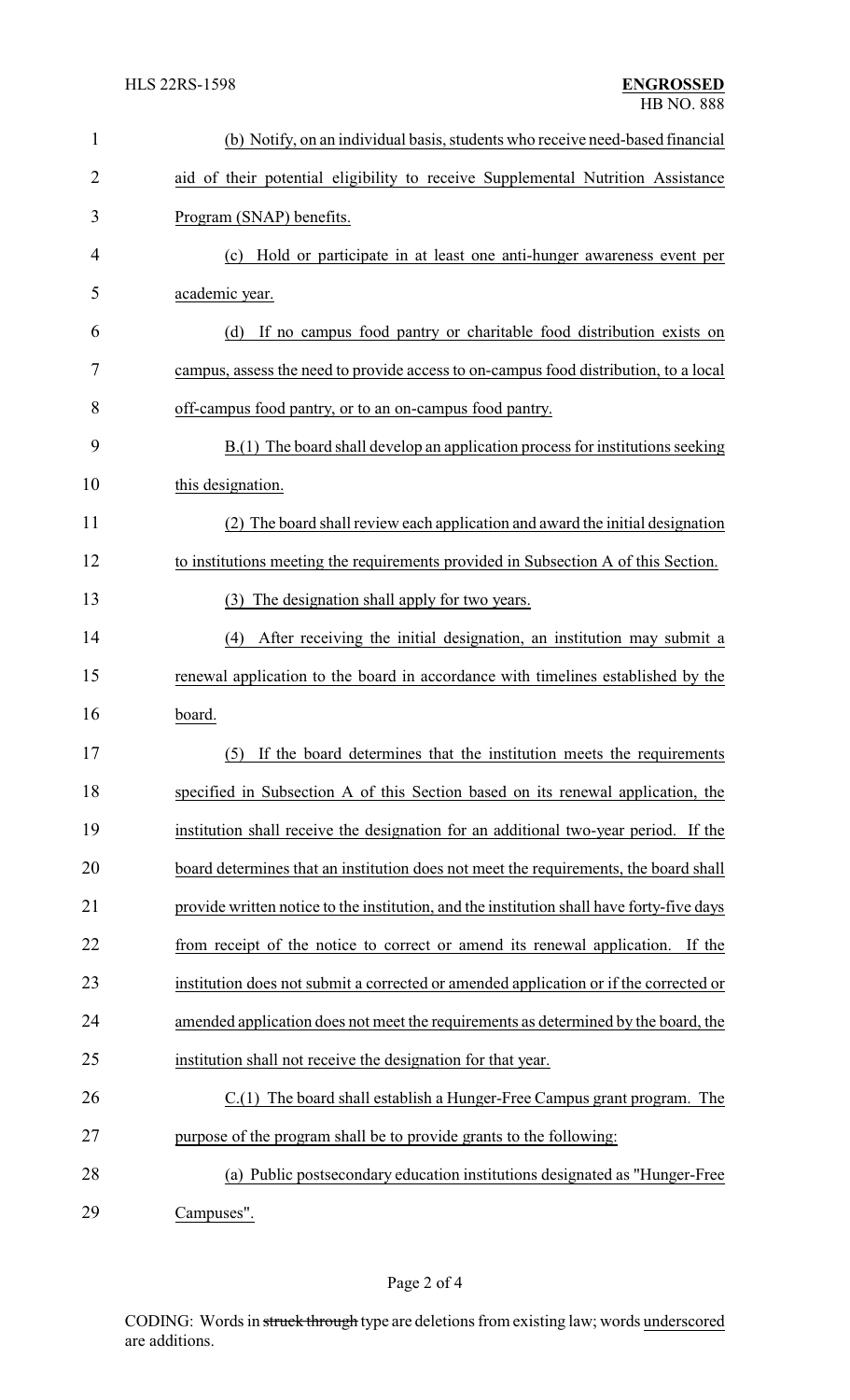| $\mathbf{1}$   | Nonpublic, not-for-profit postsecondary education institutions that<br>(b)               |
|----------------|------------------------------------------------------------------------------------------|
| $\overline{2}$ | disproportionately serve low-income students, as determined by the board, and that       |
| 3              | have been designated as "Hunger-Free Campuses".                                          |
| 4              | The purpose of the grant funding shall be to assist postsecondary<br>(2)                 |
| 5              | education institutions in raising awareness on resources available to address basic      |
| 6              | food needs, leveraging existing infrastructure, maximizing federal programs, and         |
| 7              | building strategic partnerships at the local, state, and national levels to address food |
| 8              | insecurity among students.                                                               |
| 9              | (3)<br>The board shall create an application process for postsecondary                   |
| 10             | institutions seeking grant funding.                                                      |
| 11             | (4) To be eligible for grant funds, postsecondary education institutions must            |
| 12             | meet the criteria provided in Paragraph (1) of this Subsection and demonstrate           |
| 13             | progress or commitment to implementing at least one of the following anti-hunger         |
| 14             | initiatives:                                                                             |
| 15             | The development of a student meal credit sharing program in which<br>(a)                 |
| 16             | students can use either unused or donated meals from other students in prepaid meal      |
| 17             | programs.                                                                                |
| 18             | (b) The establishment of a campus emergency fund to support students with                |
| 19             | emergency expenses, including but not limited to those associated with food, shelter,    |
| 20             | utilities, and childcare.                                                                |
| 21             | (c) The designation of one or more staff persons responsible for assisting               |
| 22             | food insecure students to access nutrition and other basic needs resources, including    |
| 23             | by assisting students with the SNAP application process.                                 |
| 24             | (d)<br>The dissemination, at least once every three academic years, of an                |
| 25             | anonymous campus-wide survey assessing student food security.                            |
| 26             | The establishment of an on-campus food pantry.<br>(e)                                    |
| 27             | (5)<br>The awarding of grants through the program is subject to the                      |
| 28             | appropriation of funds by the legislature for this purpose.                              |